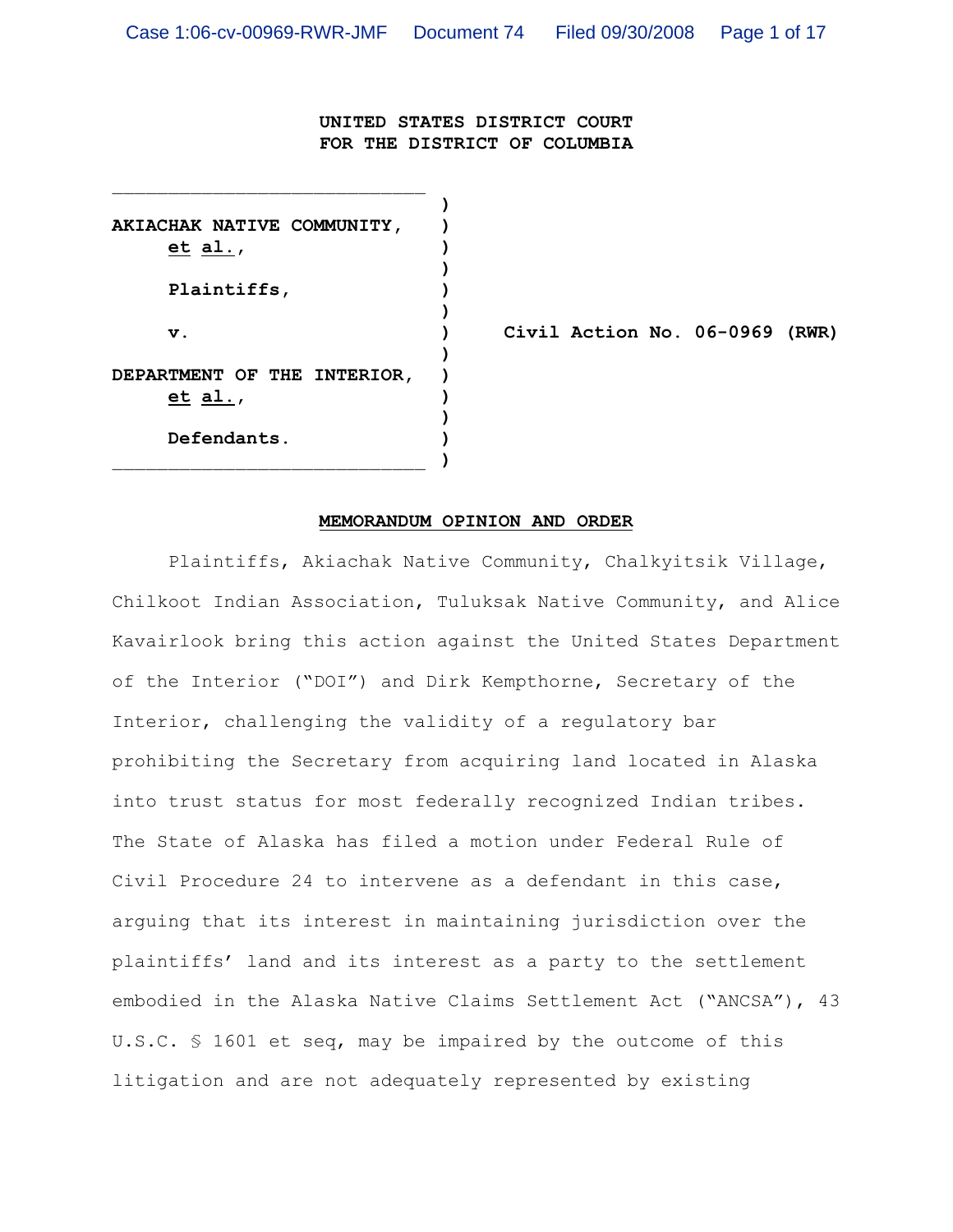$- 2 -$ 

parties. Because Alaska is entitled to intervene as of right under Rule 24(a), its motion to intervene will be granted.<sup>1</sup>

## BACKGROUND

Section 5 of the Indian Reorganization Act of 1934 ("IRA") authorizes the Secretary to take land into trust on behalf of Indian tribes and individual Indians. 25 U.S.C. § 465. In its original enactment, this section of the IRA excluded land located in the state of Alaska. In 1936, section 5 was made applicable to the state of Alaska. Act of May 1, 1936, 49 Stat. 1250. In 1971, Congress enacted ANCSA, 43 U.S.C. § 1601 et seq, to resolve claims based on aboriginal land claims in Alaska. ANCSA extinguished aboriginal title claims, see 43 U.S.C. § 1603, and revoked all reservations in Alaska, except for the Metlakatla Reserve.<sup>2</sup> See 43 U.S.C. § 1618. Alaska represents that, as a party to the settlement, the state provided consideration in the form of money and forfeiture of its priority to receive certain lands from the federal government. (State of Alaska's Mot. to

 $2$ The Metlakatla Reserve is not at issue in this action.

<sup>&</sup>lt;sup>1</sup>Alaska has also filed a motion for leave to file a crossmotion for summary judgment and a reply to plaintiffs' reply and opposition to the federal defendants' cross-motion for summary judgment. In response, plaintiffs have filed a motion for an extension of time to respond to Alaska's cross-motion for summary judgment. These motions will be granted.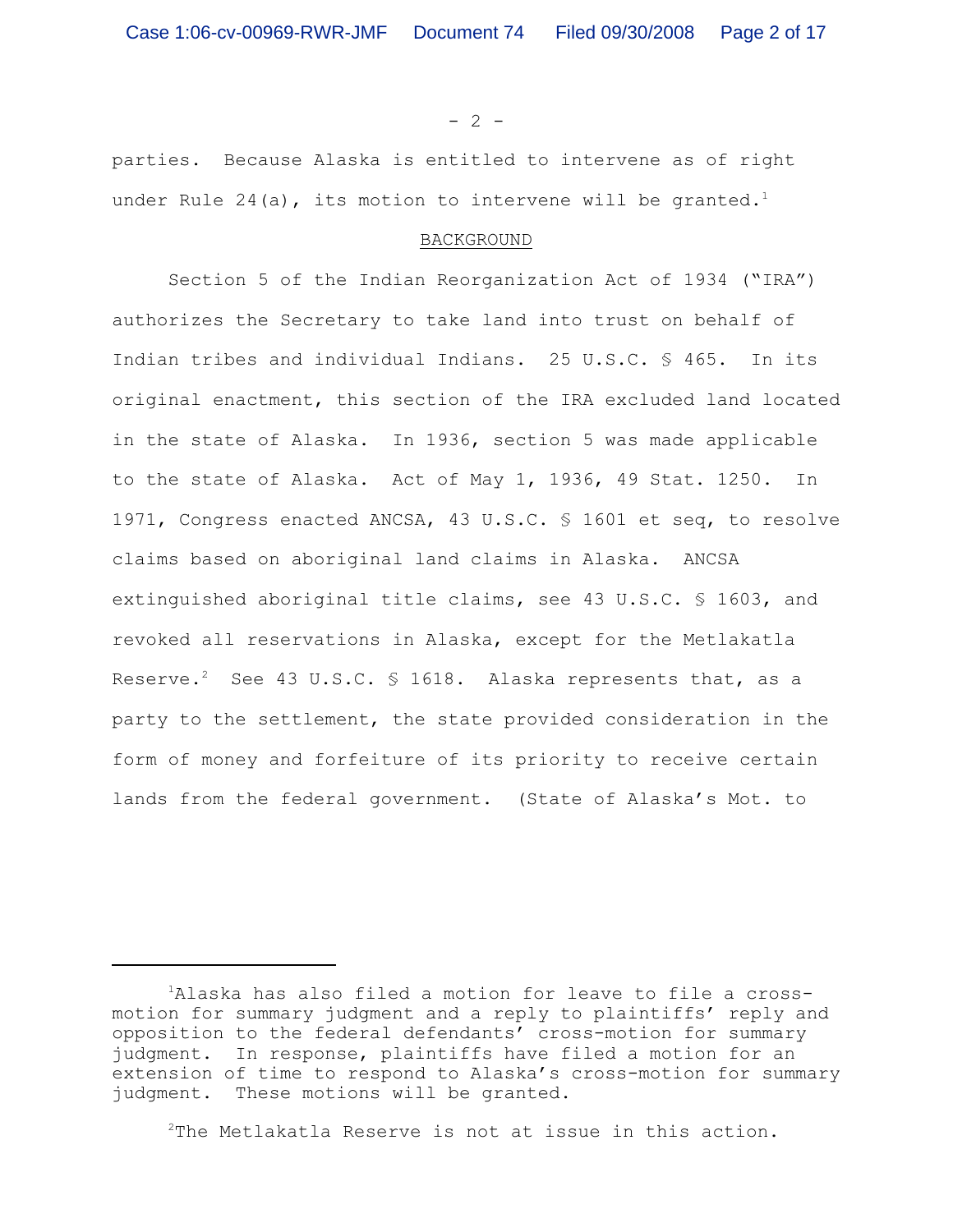- 3 -

Intervene ("Mot. to Intervene") at 13 (citing 43 U.S.C. §§ 1605, 1608, 1610(a)(2)).)<sup>3</sup>

The DOI regulations set forth in 25 C.F.R. Part 151 govern the acquisition of land by the United States to be held in trust for the benefit of federally recognized Indian tribes pursuant to the grant of authority under section 5 of the IRA. See 25 C.F.R. § 151.1. Section 151.1 states that the "regulations do not cover the acquisition of land in trust status in the State of Alaska, except acquisitions for the Metlakatla Indian Community of the Annette Island Reserve or its members." Id.

Plaintiffs are four federally recognized tribes located in Alaska and an individual member of a fifth tribe. (Pls.' Consol. Compl. ¶¶ I-III.) Plaintiffs argue that ANCSA did not repeal any portion of the 1934 IRA or the 1936 amendments that made section 5 of the IRA applicable to Alaska. (Id. ¶ 14.) Accordingly, plaintiffs contend that the Part 151 regulations, to the extent that they preclude acquisition of land located in Alaska into trust status, violate 25 U.S.C. § 476(f) and (g), the provisions of the IRA that prohibit agencies from promulgating any regulation that "enhances, or diminishes the privileges and immunities available to the Indian tribe relative to other

<sup>&</sup>lt;sup>3</sup>Under 43 U.S.C. § 1608, Alaska is obligated to "pay into the Alaska Native Fund . . . for the benefit of the Natives." 43 U.S.C. § 1608. Section 1610(a)(2) withdrew certain lands from appropriation under the public land laws. See 43 U.S.C.  $$1610(a)(2)$ .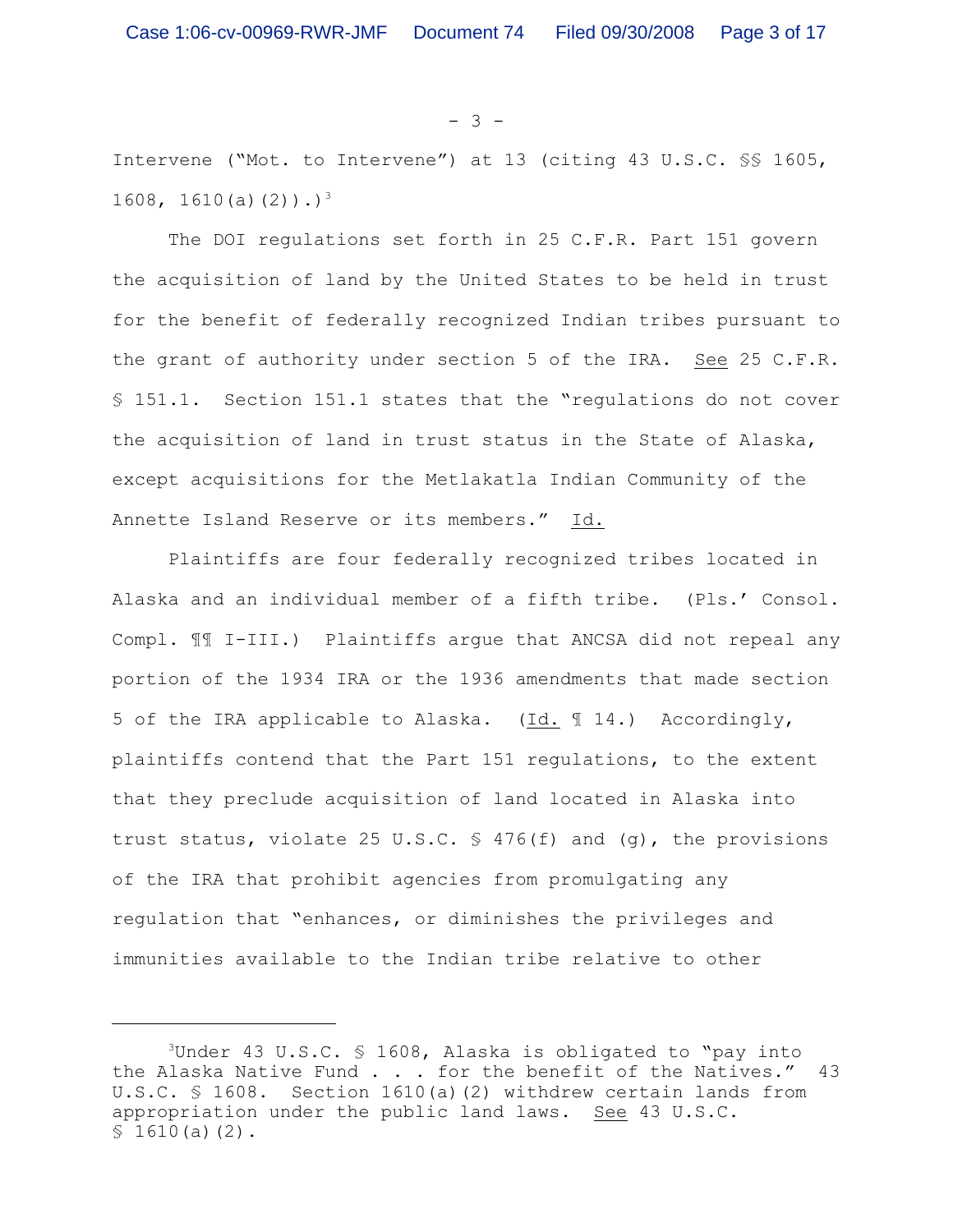$- 4 -$ 

federally recognized tribes by virtue of their status as Indian tribes." (Id. ¶¶ 53-54.) In addition, plaintiffs allege that the Part 151 regulations violate the Administrative Procedures Act, 5 U.S.C. § 706(a)(2) and the Equal Protection and Due Process Clauses of the Fifth Amendment to the U.S. Constitution. (Id. ¶¶ 55-58.) Plaintiffs seek declaratory and injunctive relief preventing DOI from applying the regulatory bar set forth in 25 C.F.R. § 151.1 insofar as it excludes federally recognized tribes or their members from petitioning to have land in Alaska taken into trust by the Secretary. (Id. ¶¶ III-V.)

Alaska has moved to intervene as a defendant in this case as a matter of right under Rule 24(a) and, in the alternative, for permissive intervention under Rule 24(b). Alaska supports the current regulatory bar in 25 C.F.R. § 151.1 (Mot. to Intervene at 3) and contends application of the land trust regulations in Part 151 to land located in Alaska would diminish Alaska's sovereign authority to tax the plaintiffs' land and to enforce regulations uniformly throughout the state and undermine the integrity of the settlement reached in ANCSA. (Mot. to Intervene at 5-6.)

Plaintiffs oppose Alaska's motion to intervene on the grounds that (1) Alaska cannot satisfy the requirements for intervention under Rule 24; (2) Alaska lacks constitutional and prudential standing; and (3) the Attorney General of Alaska cannot act on behalf of the state to seek intervention in this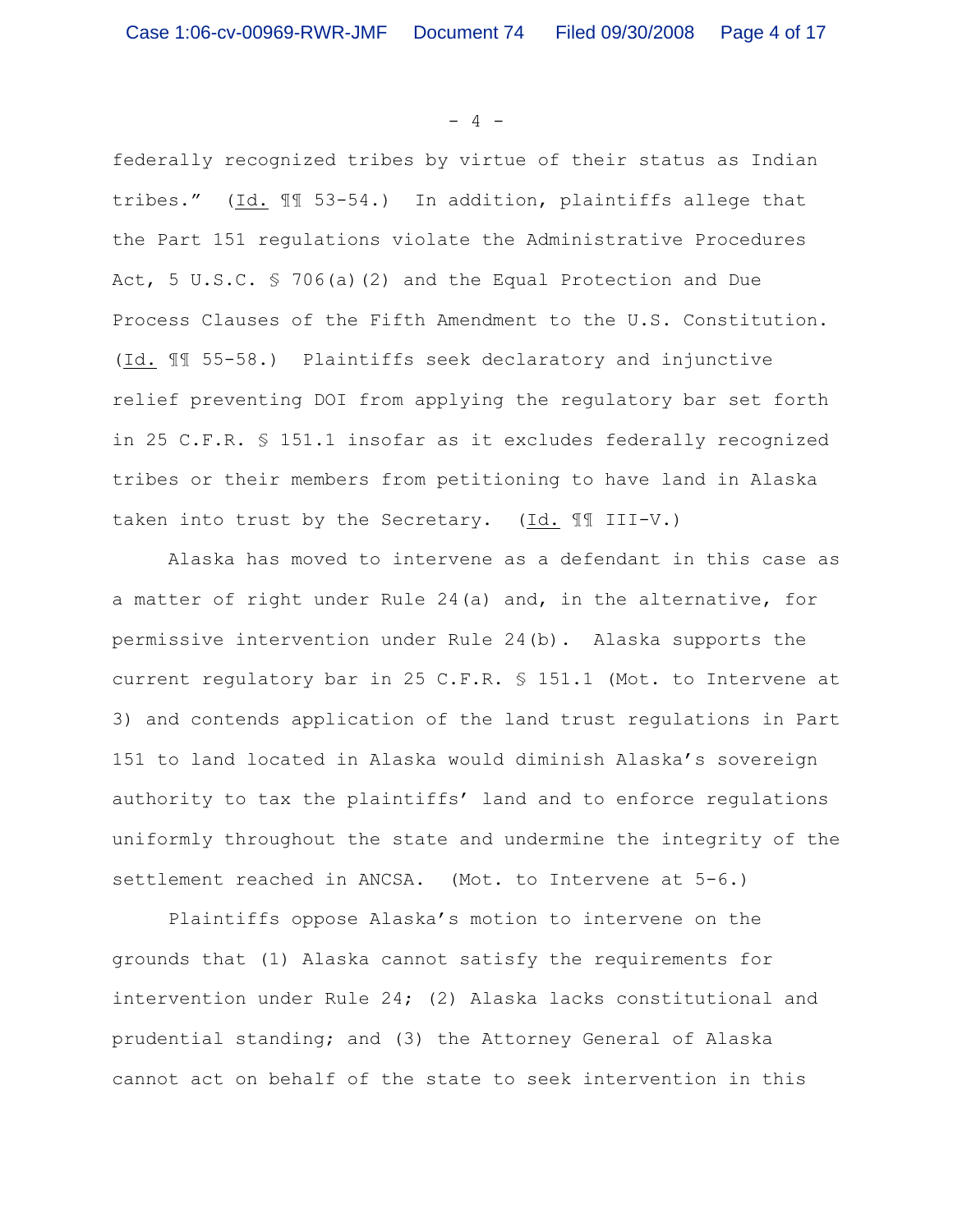$- 5 -$ 

case because he has not fulfilled the necessary prerequisites to validly waive Alaska's Eleventh Amendment immunity. 4

#### DISCUSSION

I. ALASKA'S INTERVENTION AS OF RIGHT

Under Federal Rule of Civil Procedure 24(a), intervention as a matter of right should be granted when the movant

claims an interest relating to the property or transaction that is the subject of the action, and [the movant] is so situated that disposing of the action may as a practical matter impair or impede the movant's ability to protect its interest, unless existing parties adequately represent that interest.

Fed. R. Civ. P. 24(a)(2). "An application to intervene should be viewed on the tendered pleadings –- that is, whether those pleadings allege a legally sufficient claim . . . and not whether the applicant is likely to prevail on the merits." Williams & Humbert Ltd. v. W. & H. Trade Marks (Jersey) Ltd., 840 F.2d 72, 75 (D.C. Cir. 1988). The D.C. Circuit "ha[s] identified four prerequisites to interven[tion] as of right:  $'(1)$  the application to intervene must be timely; (2) the applicant must demonstrate a legally protected interest in the action; (3) the action must threaten to impair that interest; and (4) no party to the action can be an adequate representative of the applicant's interests.'" Karsner v. Lothian, 532 F.3d 876, 885 (D.C. Cir. 2008) (quoting

<sup>&</sup>lt;sup>4</sup>Plaintiff Kavairlook filed a separate opposition to expand on the argument that the Attorney General does not have authority to waive Eleventh Amendment immunity and therefore lacks authority to intervene on Alaska's behalf. (Pl. Kavairlook's Opp'n to Mot. to Intervene ("Kavairlook Opp'n") at 3-5.)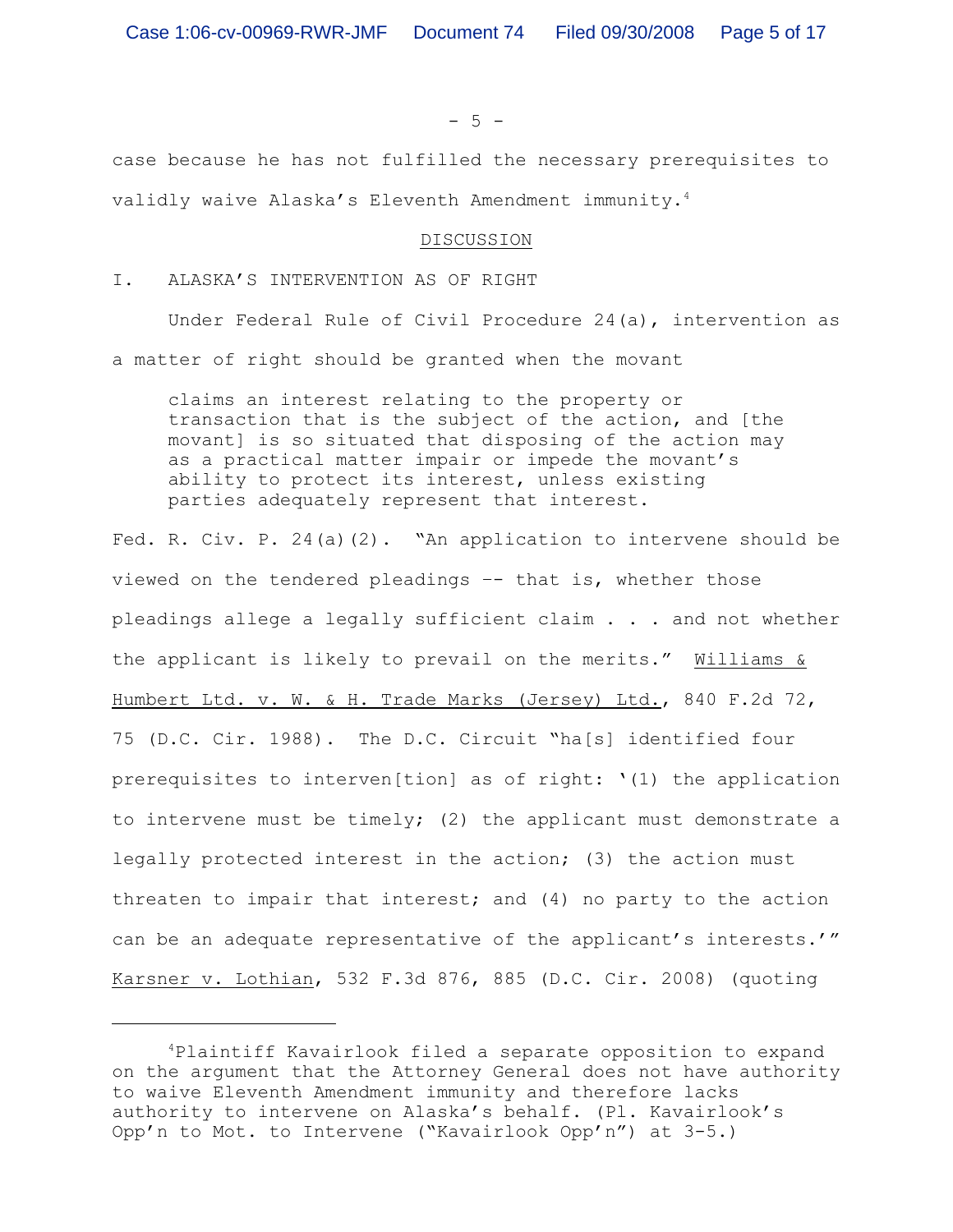- 6 -

SEC v. Prudential Sec. Inc., 136 F.3d 153, 156 (D.C. Cir. 1998)). In addition, "because a Rule 24 intervenor seeks to participate on an equal footing with the original parties to the suit," the applicant also must establish that he has standing to participate in the action. Fund for Animals, Inc. v. Norton, 322 F.3d 728, 732 (D.C. Cir. 2003) (quoting City of Cleveland v. NRC, 17 F.3d 1515, 1517 (D.C. Cir. 1994)).

#### A. Timeliness of the motion

"[T]imeliness is to be judged in consideration of all the circumstances, especially weighing the factors of time elapsed since the inception of the suit, the purpose for which intervention is sought, the need for intervention as a means of preserving the applicant's rights, and the probability of prejudice to those already parties in the case." United States v. Am. Tel. & Tel. Co., 642 F.2d 1285, 1295 (citing Moten v. Bricklayers Int'l Union, 543 F.2d 224, 228 (D.C. Cir. 1976)). The critical factor is whether any "delay in moving for intervention will prejudice the existing parties to the case." 7C Charles Alan Wright et al., Federal Practice & Procedure § 1916 (3d ed. 2007).

Although the first complaint was filed on May 24, 2006, several extensions of time to file subsequent pleadings have been granted. Alaska's motion to intervene was filed only eighteen days after the plaintiffs filed their consolidated complaint, on the same day as the defendants filed their answer to the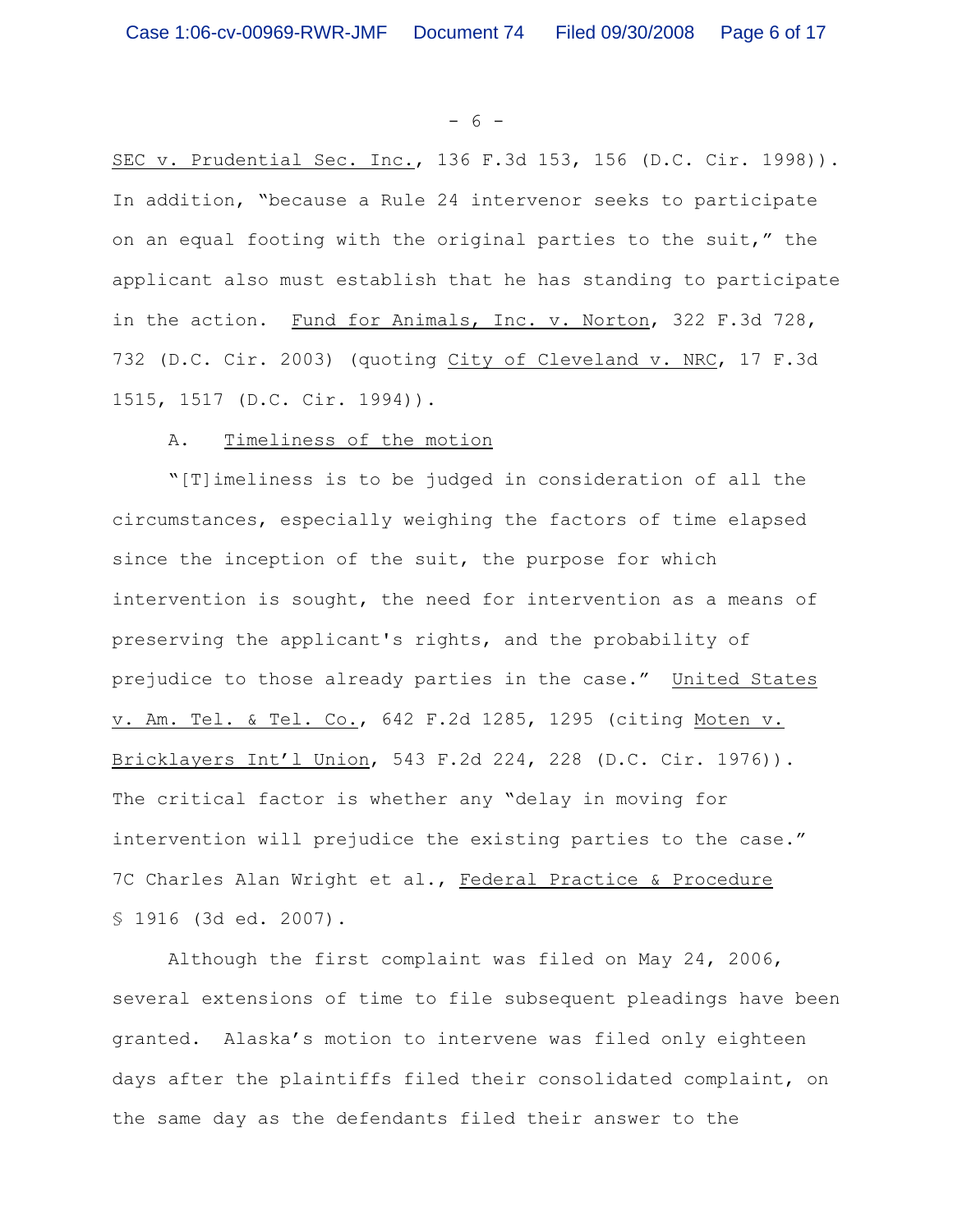- 7 -

consolidated complaint and before any dispositive motions were filed.<sup>5</sup> Accordingly, the existing parties will not be prejudiced by Alaska's intervention at this early stage in the litigation and Alaska's motion to intervene is timely.

## B. Alaska's interest

The "interest" requirement serves "primarily [as] a practical guide to disposing of lawsuits by involving as many apparently concerned persons as is compatible with efficiency and due process." Nuesse v. Camp, 385 F.2d 694, 700 (D.C. Cir. 1967); see also S. Utah Wilderness Alliance v. Norton, Civil Action No. 01-2518 (CKK), 2002 WL 32617198, \*5 (D.D.C. June 28, 2002) (applying a "liberal approach" to the Rule 24(a) analysis). Alaska asserts two interests relating to the plaintiffs' land at issue in this case. First, Alaska claims an interest in maintaining its sovereignty over plaintiffs' land. Specifically, Alaska alleges the state could lose the rights to tax and to enforce land use, natural resource management, environmental, and public safety regulations on the land taken into trust. (Mot. to Intervene at 7-8.) A government's loss of sovereignty over land within its jurisdiction is a legally protectable interest. See City of Sault Ste. Marie v. Andrus, 458 F. Supp. 465, 468 (D.D.C. 1978) (finding that "the diminishment of the tax base and impairment of municipal law and zoning enforcement" as a result

 $5$ The parties filed still-pending cross motions for summary judgment after Alaska moved to intervene.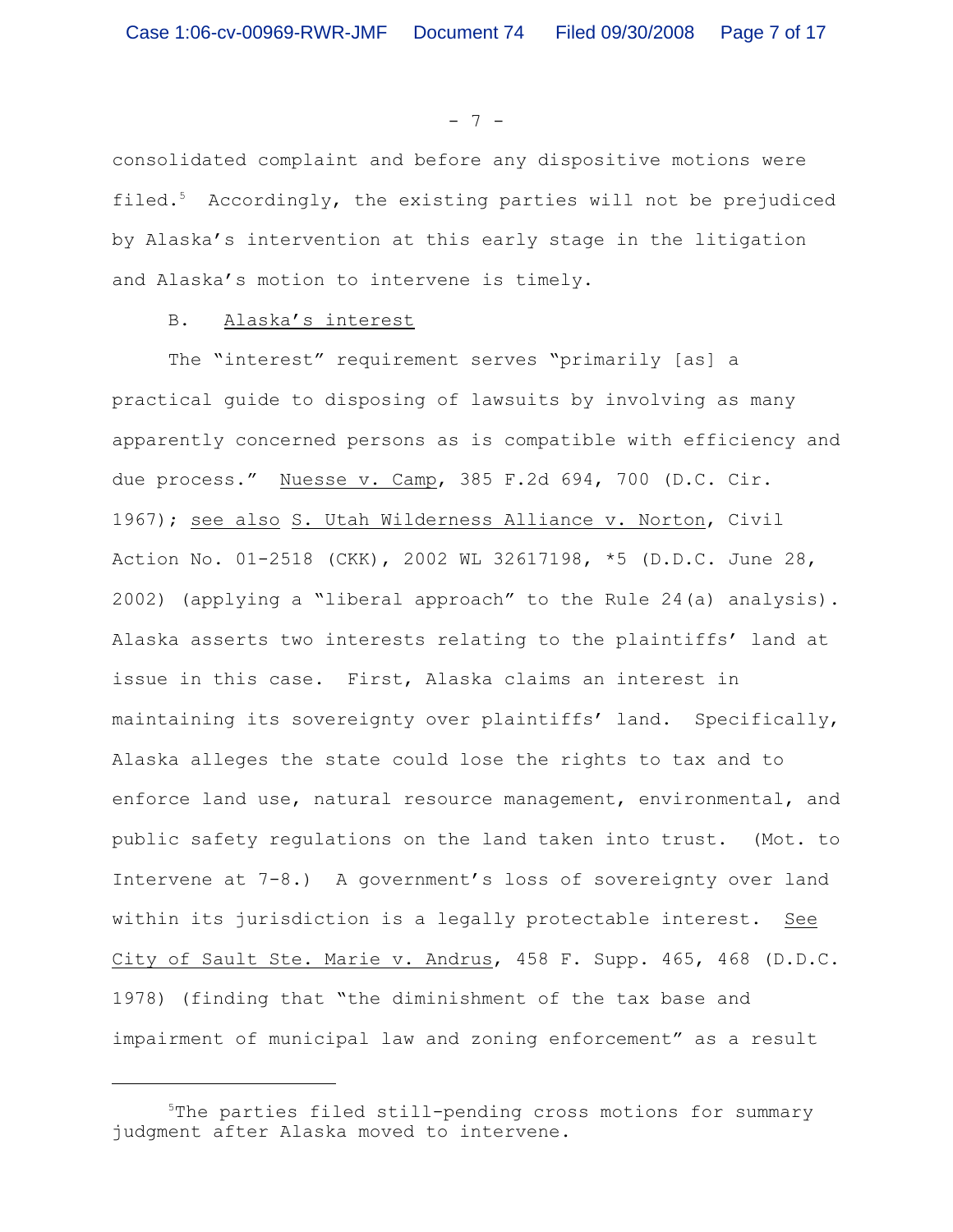- 8 -

of the United States taking land within city limits into trust status for an Indian tribe were legally protectable injuries).

Under section 5 of the IRA, land taken into trust by the United States for an Indian tribe or individual is exempt from state and local taxation. 25 U.S.C. § 465. In addition, 25 C.F.R. § 1.4 states that "none of the laws . . . or other regulations of any [s]tate . . . limiting, zoning or otherwise governing, regulating, or controlling the use or development of any real or personal property, including water rights, shall be applicable to any such property . . . belonging to any Indian or Indian tribe . . . [and] held in trust by the United States." Because removal of the bar that excludes Alaskan land from being taken into trust status would abrogate the state's jurisdiction over the trust land, Alaska has asserted an interest sufficient to support intervention as of right.

Alaska also asserts an interest in maintaining the terms of the settlement reached in ANCSA. (Mot. to Intervene at 13-14.) ANCSA extinguished "all aboriginal titles . . . , claims of aboriginal title . . ., and claims against the United States, the State, and all other persons that are based on claims of aboriginal right, title, use, or occupancy of land or water areas in Alaska." 43 U.S.C. § 1603(b)-(c). Plaintiffs Chalkyitsik, Tulusak, and Akiachak participated in ANCSA. 43 U.S.C. § 1610(b). Alaska contends that "tribal regulatory power over land . . . is an essential aspect of aboriginal title."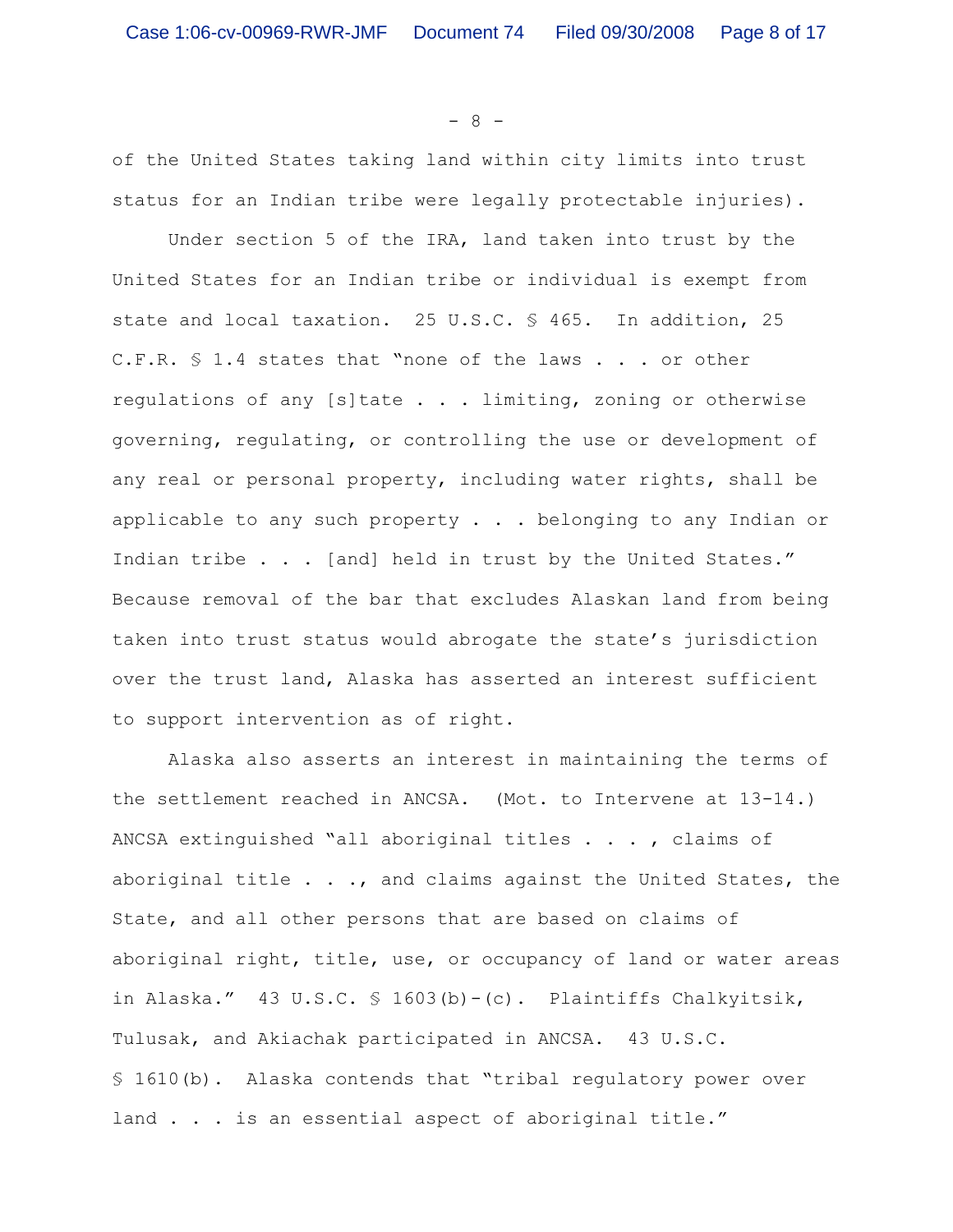- 9 -

(Alaska's Reply Mem. in Support of its Mot. to Intervene at 5-6.) It argues that the plaintiffs who participated in the ANCSA settlement voluntarily extinguished their right to tribal regulatory authority and the relief sought in this action is an impermissible attempt to regain this authority through trust status. (See id. at 6.) Thus, Alaska has an interest in this action for the purpose of upholding the terms of ANCSA, to which it was a party.

#### C. Impairment of Alaska's ability to protect its interest

Whether a proposed intervenor is "so situated that the disposition of an action may as a practical matter impair or impede [its] ability to protect [its] interest," Fed. R. Civ. P. 24(a), is determined by "looking to the practical consequences of denying intervention, even where the possibility of future challenge to the regulation remains available." Fund for Animals, 322 F.3d at 735 (internal quotation marks omitted) (recognizing that even if the intervenor could challenge the decision in a subsequent lawsuit, reversing an unfavorable ruling in a subsequent case would be "difficult and burdensome"). If plaintiffs were to prevail in this action, they could then petition the Secretary to have their land taken into trust status. Because trust status would abrogate Alaska's taxing and regulatory authority over the trust land under 25 U.S.C. § 465 and 25 C.F.R. § 1.4, Alaska's interest may be impaired by the outcome of this litigation. Similarly, because the removal of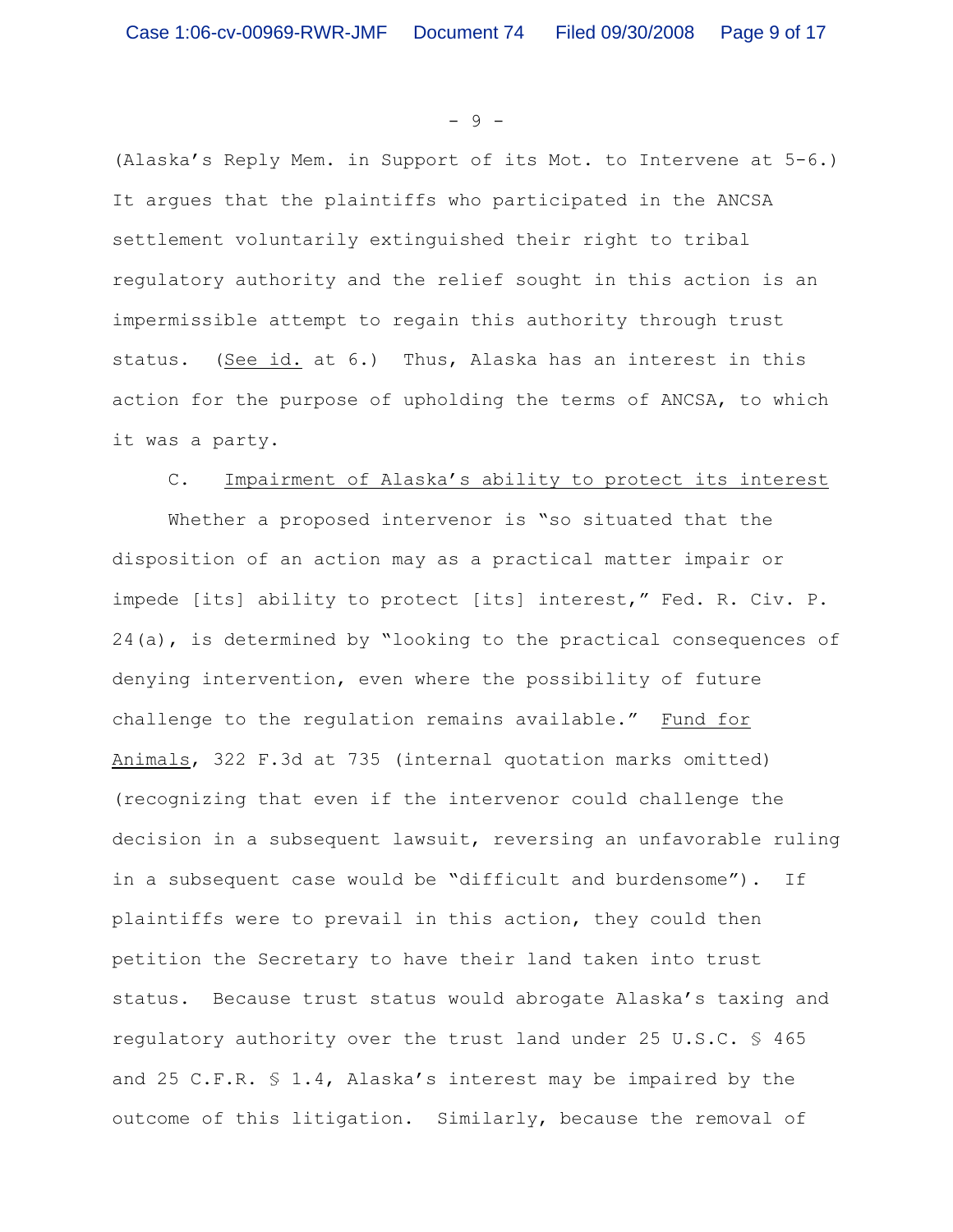#### $- 10 -$

the § 151.1 bar may disturb the rights of the parties under ANCSA, Alaska's interest as a party to that settlement also may be impaired. Although Alaska, if not a party to the present case, would not be precluded from challenging a change to the existing regulatory bar in a subsequent case, under Fund for Animals, the prejudice caused by an unfavorable judgment in the present case would sufficiently impair Alaska's interests for the purpose of satisfying Rule 24(a) intervention as of right. See id.

# D. Inadequate representation of Alaska's interests by existing parties

Alaska must show that "the representation of [its] interest may be inadequate; and the burden of making that showing should be treated as minimal." Trbovich v. United Mine Workers, 404 U.S. 528, 538 n.10 (1972). An applicant ordinarily should be permitted to intervene as of right "unless it is clear that the party will provide adequate representation for the absentee." Wright et al., supra, § 1909. "Although there may be a partial congruence of interests, that does not guarantee the adequacy of representation." Fund for Animals, 322 F.3d at 737. In this case, the existing defendants, the DOI and the Secretary, have no clear interest in protecting Alaska's sovereignty or Alaska's interest as a party to ANCSA that would ensure adequate representation of Alaska's interests. Thus, Alaska is not adequately represented by existing parties.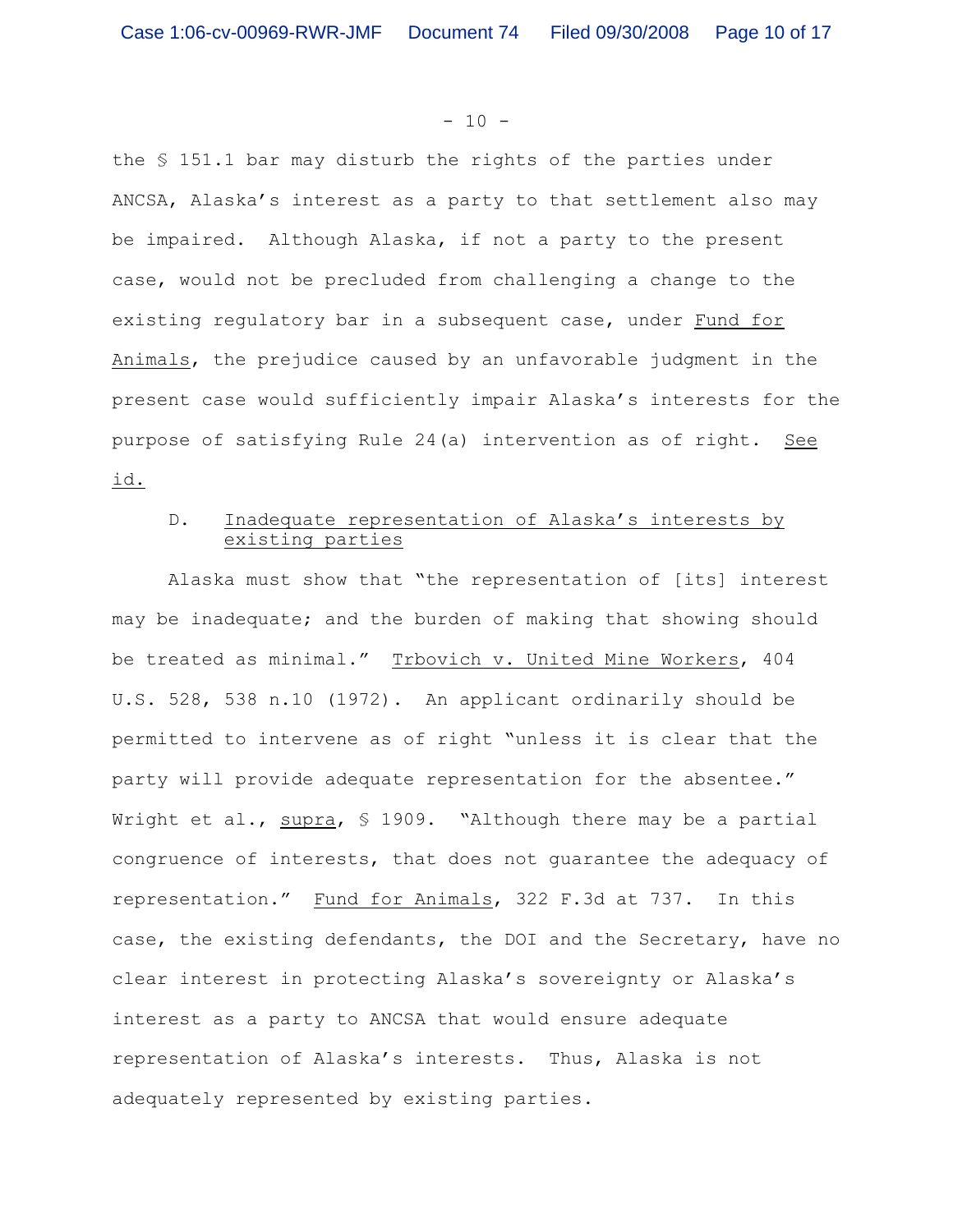$- 11 -$ 

#### E. Standing

#### 1. Article III standing

"To establish standing under Article III, a prospective intervenor . . . must show: (1) injury-in-fact; (2) causation, and (3) redressability." Fund for Animals, 322 F.3d at 732-33 (citing Lujan v. Defenders of Wildlife, 504 U.S. 555, 560-61 (1992)). The standing inquiry is repetitive in the case of intervention as of right because an intervenor who satisfies Rule 24(a) will also have Article III standing. See Roeder v. Islamic Republic of Iran, 333 F.3d 228, 233 (D.C. Cir. 2003). Here, Alaska alleges a recognized imminent injury –- the loss of its sovereignty over land taken into trust status –- that would be caused if the action were to be resolved in favor of the plaintiffs. See City of Sault Ste. Marie, 458 F. Supp. at 468 (finding the loss of taxing and regulatory authority to be sufficient injury to establish standing). Accordingly, Alaska, possessing a recognized injury that is judicially redressable, has standing under Article III to intervene in this case.

## 2. Prudential standing

In addition to Article III standing, a party also must establish prudential standing. See Bennett v. Spear, 520 U.S. 154, 162 (1997). A party seeking judicial review of agency action must show an injury that "fall[s] within the 'zone of interests' protected or regulated by the statutory provision or constitutional guarantee invoked in the suit." Id. at 160; see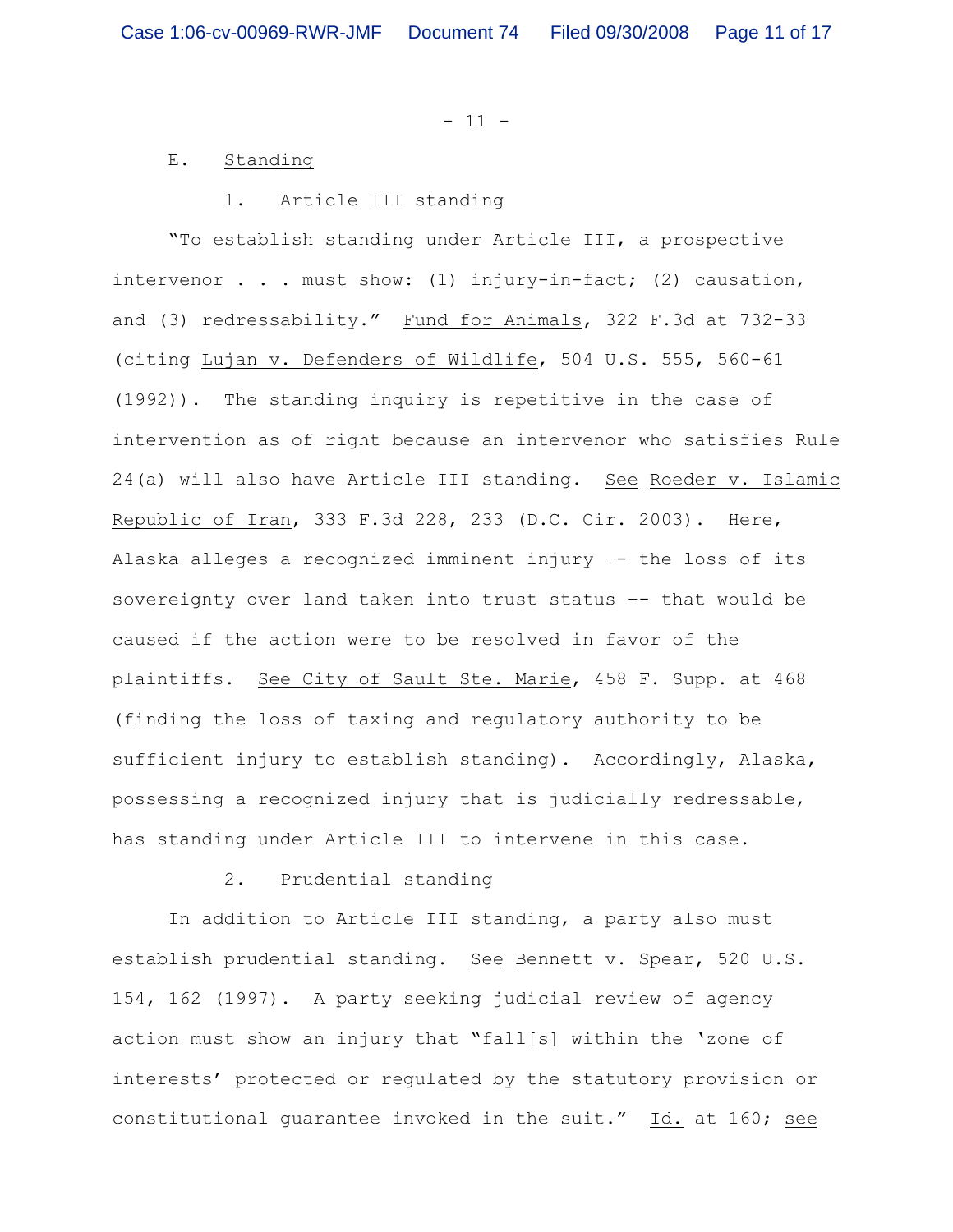$- 12 -$ 

Air Courier Conf. of Am. v. Am. Postal Workers Union, 498 U.S. 517, 524-25 (1991); Lujan v. Nat'l Wildlife Fed'n, 497 U.S. 871, 883 (1990). Moreover, "'[t]he [zone of interests] test is not meant to be especially demanding,'" Amgen, Inc. v. Smith, 357 F.3d 103, 108 (D.C. Cir. 2004) (brackets in original) (quoting Clark v. Sec. Indus. Ass'n, 479 U.S. 388, 399 (1987)), and "serves to exclude only those 'parties whose interests are not consistent with the purposes of the statute in question.'" Id. at 109 (quoting Ethyl Corp. v. EPA, 306 F.3d 1144, 1148 (D.C. Cir. 2002). "Where statutes are concerned, the trend is toward enlargement of the class of people who may protest administrative action." See Assoc. of Data Processing Serv. Orgs., Inc. v. Camp, 397 U.S. 150, 154 (1970).

Plaintiffs contend that Alaska cannot satisfy prudential standing because Alaska's interests are not within the zone of interests protected by the statutes that form the basis for the plaintiffs' legal claims. (Akiachak Pls.' Opp'n to Mot. to Intervene ("Pls.' Opp'n") at 4-5.) Plaintiffs cite the specific statutory provisions that form the basis for their complaint as section 5 of the IRA, 25 U.S.C. § 465, which authorizes the Secretary to take tribal land into trust, and parts of section 16, 25 U.S.C.  $\frac{1}{5}$  476(f) and (g), which protect the privileges and immunities of federally recognized Indian tribes and their members. (Id. at 4.) However, section 5 of the IRA -- which gives the Secretary broad authority over land held by recognized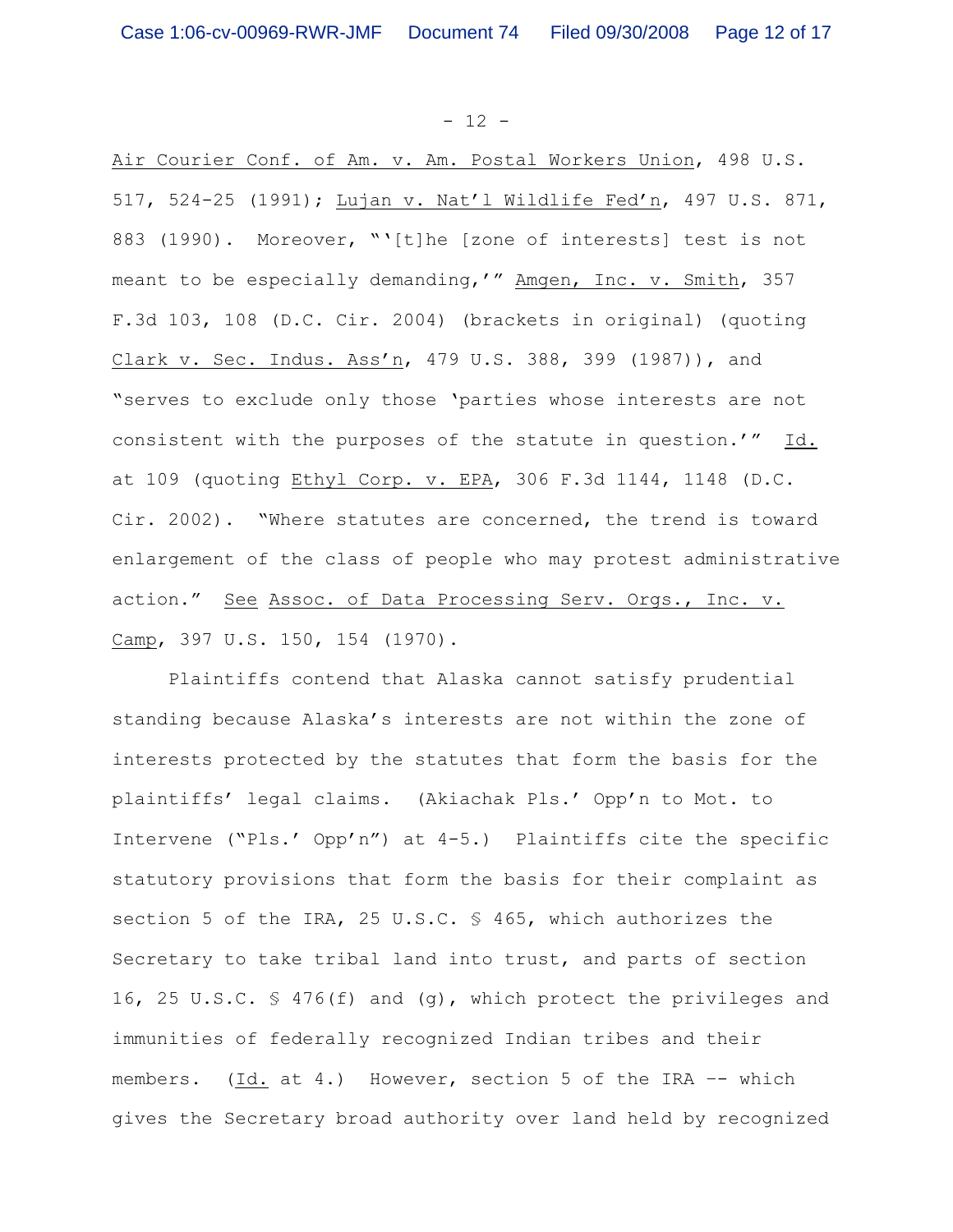#### $- 13 -$

Indian tribes –- does regulate Alaska's interest because the Secretary's acquisition of land in trust would abrogate Alaska's jurisdiction over that land. See 25 C.F.R. § 1.4 (stating that state laws do not apply to Indian trust land).

Moreover, the Supreme Court has acknowledged that a court is "not limited to considering the statute under which [plaintiff] sued." Clark, 479 U.S. at 401 ; see Air Courier, 498 U.S. 517, 530 (analyzing whether "an integral relationship" existed between different provisions under which claim arose and those argued to support prudential standing). The requested relief, if granted, would invalidate the requlatory bar found in 25 C.F.R.  $$ 151.1$ which excludes land located in Alaska from being taken into trust. Plaintiffs admit that the regulatory bar in § 151.1 was based upon an opinion by then Associate Solicitor for Indian Affairs Thomas Fredericks "that ANCSA precluded the Secretary from taking land into trust for Natives in Alaska. (See Pls.' Consol. Compl. ¶¶ 16-17 (citing 64 Fed. Reg. 17578).) Thus, ANCSA is necessarily implicated as one of statutes involved in determining the plaintiffs' challenges to Part 151. Alaska, as a party to ANCSA and obligated under its terms, see 43 U.S.C. §§ 1608, 1610, could sustain injury that is clearly within the zone of interests protected and regulated under this statute. See Assoc. of Data Processing Serv. Orgs., 397 U.S. at 155. Consequently, Alaska satisfies the prudential standing requirement.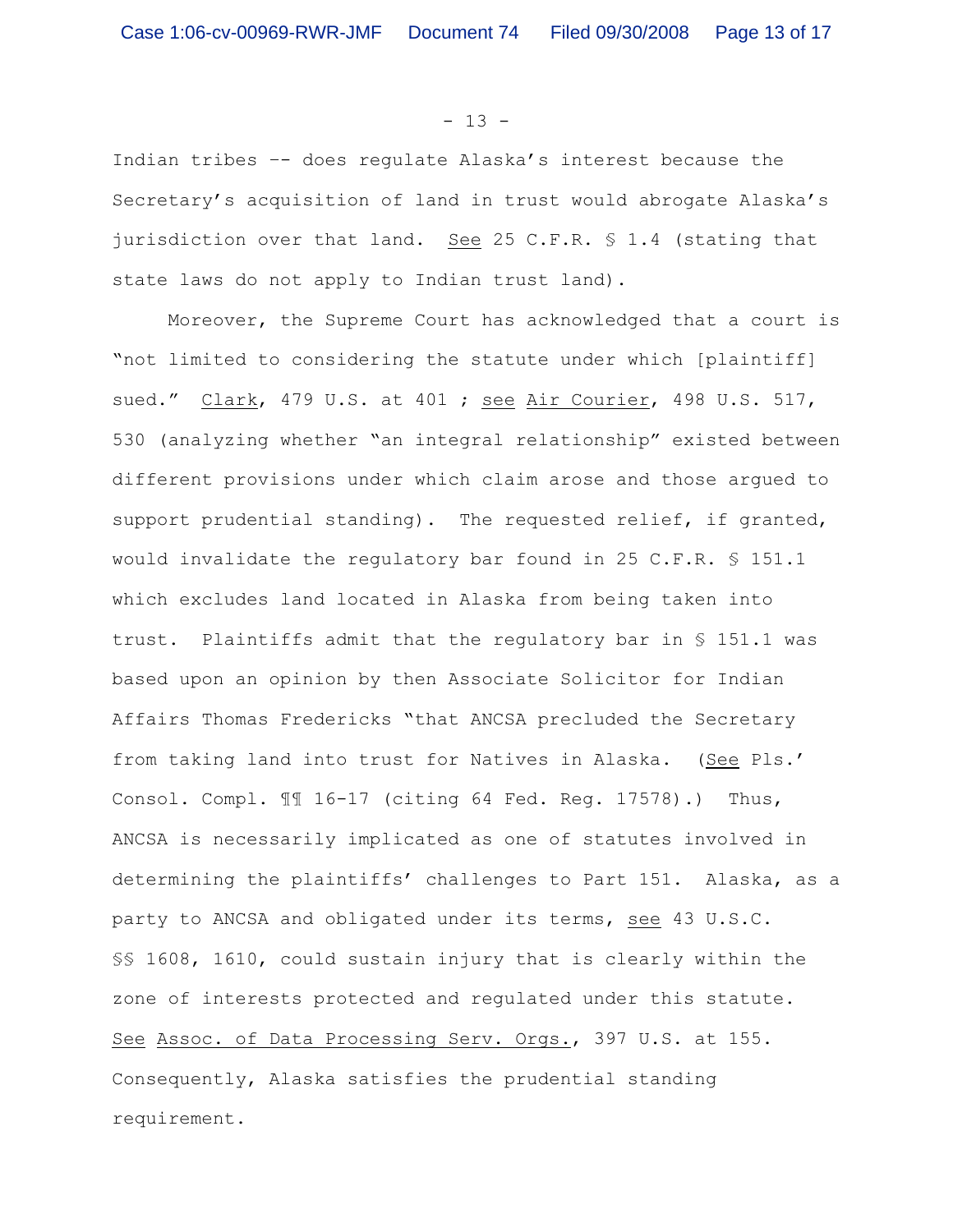$- 14 -$ 

#### II. ELEVENTH AMENDMENT IMMUNITY

Plaintiffs contend that the Attorney General of Alaska lacks general authority to waive the state's Eleventh Amendment immunity and therefore cannot seek to represent Alaska in this court without express authorization by the Alaska legislature. (Pls.' Opp'n at 15; Kavairlook Opp'n at 3-5.) Plaintiffs' argument lacks merit.

Plaintiffs rely on a case, Alaska v. O/S Lynn Kendall, 310 F. Supp. 433 (D. Alaska 1970), that held that the attorney general of Alaska had the authority to invoke the federal court's jurisdiction as a plaintiff, but did not have the authority to waive the state's Eleventh Amendment immunity which limited the defendant's ability to counterclaim. (See Pls.' Opp'n at 15; Kavairlook Opp'n at 3.) See O/S Lynn Kendall, 310 F. Supp. at 435. In Lapides v. Bd. of Regents of the Univ. Sys. of Ga., 535 U.S. 613 (2002), however, the Supreme Court held that when a state's attorney general, validly authorized to bring suit in federal court, does so voluntarily, the attorney waives the state's Eleventh Amendment immunity for that case. See id. at 622. The Court further explained that a state has reason to know that voluntary invocation of federal court jurisdiction waives Eleventh Amendment immunity and as a result, a state's grant of authority to its attorney general to invoke a federal court's jurisdiction is consent to waive the state's Eleventh Amendment immunity by the attorney general. See id. at 624.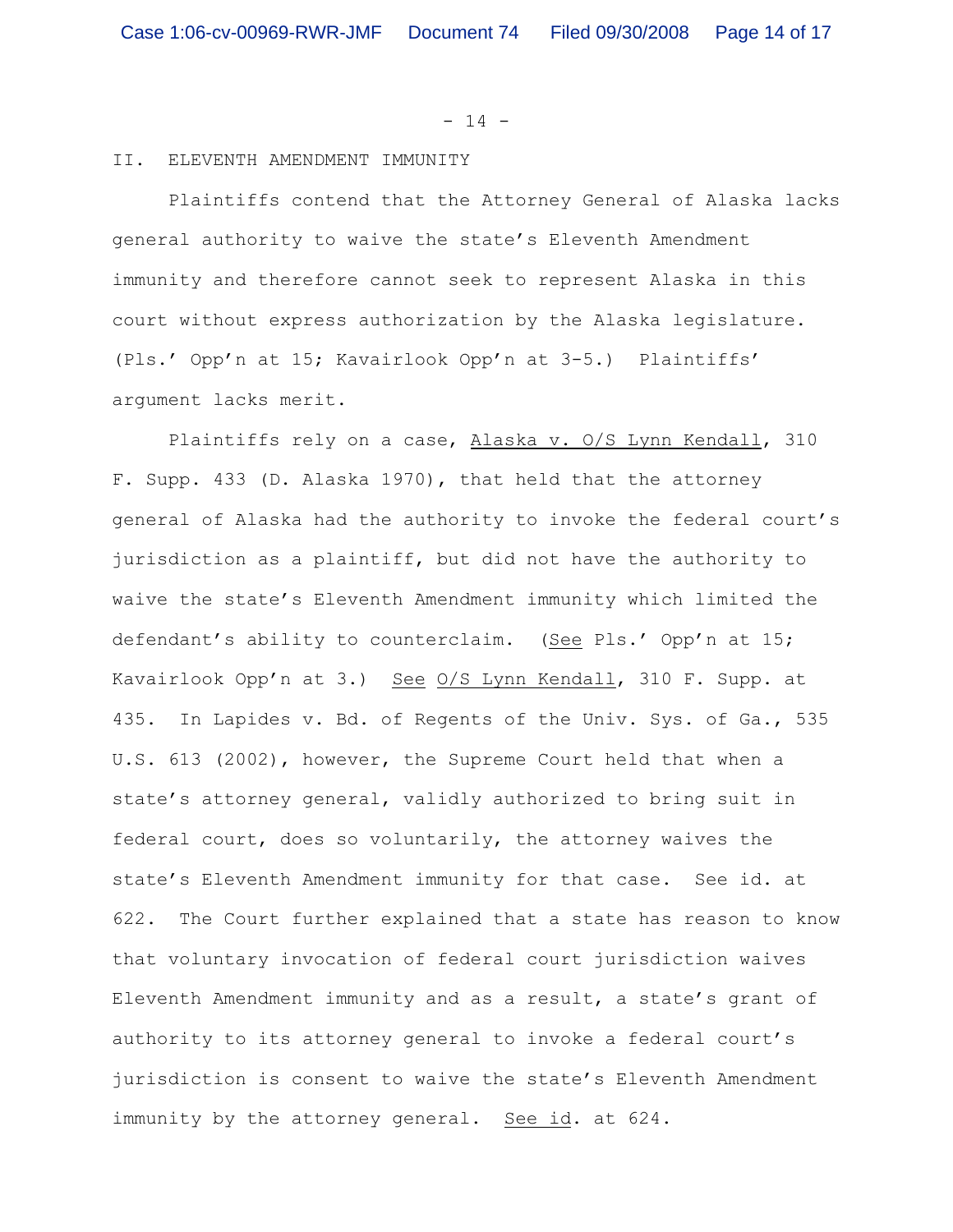$- 15 -$ 

Under the Alaska statute defining the duties and powers of the Attorney General, "[t]he Attorney General shall . . . represent the state in all civil actions in which the state is a party . . . [and] perform all other duties as required by law or which usually pertain to the office of attorney general in a state." Alaska Stat. § 44.23.020 (emphasis added). The language in this statute has been interpreted to give the Attorney General broad authority, including "those powers which existed at common law, except where they are limited by statute or conferred upon some other state official. Botelho v. Griffin, 25 P.3d 689, 692 (Alaska 2001) (quoting Pub. Defender Agency v. Super. Ct., 534 P.2d 947, 950 (Alaska 1975)). Under common law, "it is the inescapable historic duty of the Attorney General, as the chief state legal officer, to institute, defend or intervene in any litigation which he determines in his sound official discretion involves a legal matter of compelling public interest." Fl. ex rel Shevin v. Exxon Corp., 526 F.2d 266, 271 (5th Cir. 1976); see Berger v. Alaska, 910 P.2d 581, 585 ("The Attorney General has the power to intervene in cases in the public's interest.")

In this case, the Attorney General, in filing the State of Alaska's motion to intervene, has acted within his broad statutory authority to represent the Alaska's interest. Such authority includes waiving Alaska's Eleventh Amendment immunity to the extent necessary for the present litigation. Thus, the plaintiffs' argument fails.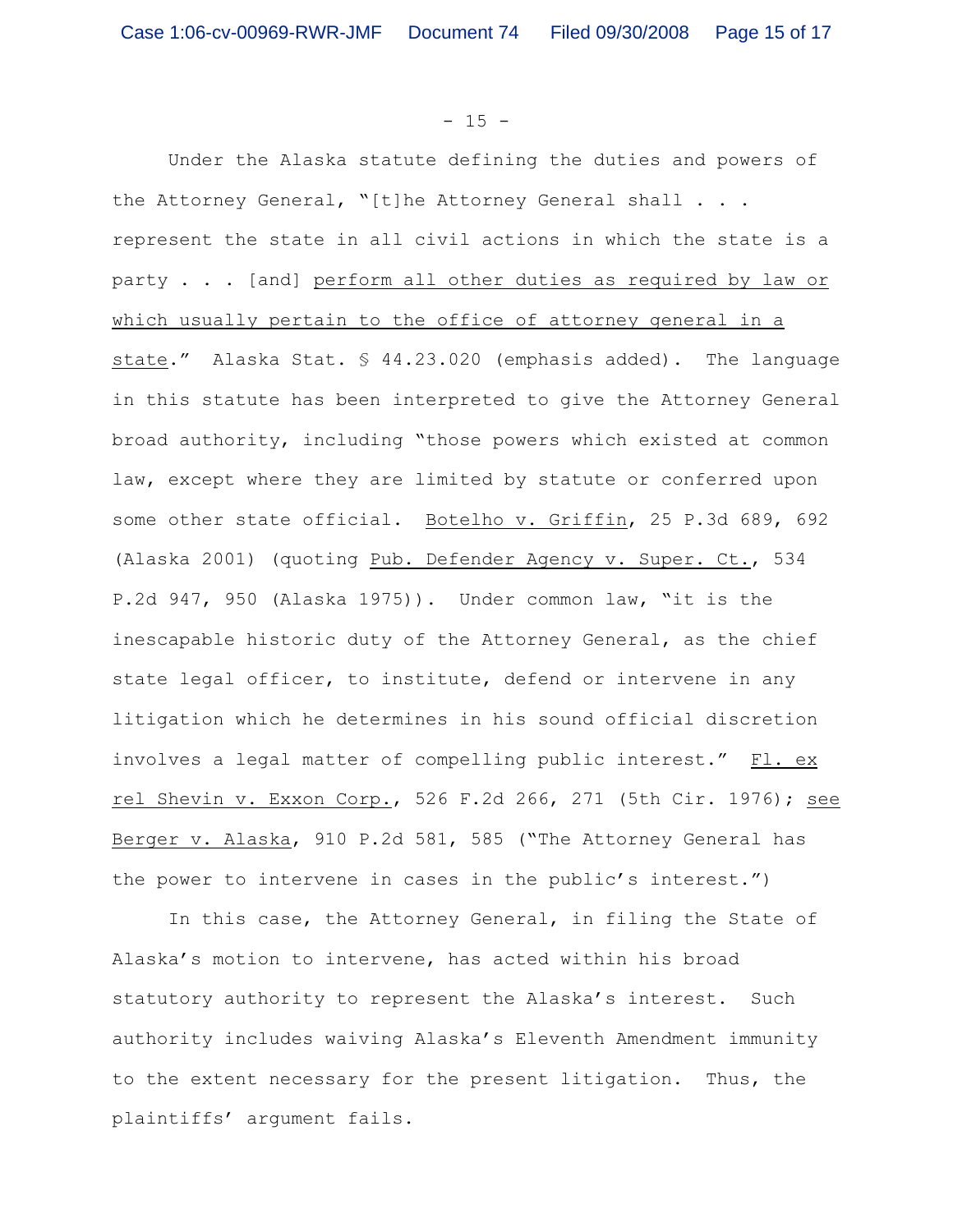$- 16 -$ 

#### CONCLUSION AND ORDER

Because the State of Alaska satisfies the requirements for intervention as of right under Rule 24(a) and the Attorney General of Alaska has the statutory authority to bring suit in this court and waive Eleventh Amendment immunity to the extent necessary for this litigation, Alaska's motion to intervene will be granted. Accordingly, it is hereby

ORDERED that Alaska's motion [18] to intervene be, and hereby is, GRANTED. It is further

ORDERED that Alaska's motion [25] to stay proceedings until resolution of its motion to intervene be, and hereby is, DENIED AS MOOT. It is further

ORDERED that defendant's motion [48] to stay consideration of plaintiff's motion for summary judgment be, and hereby is, DENIED AS MOOT. It is further

ORDERED that plaintiff's motion [52] for an extension of due dates be, and hereby is, GRANTED nunc pro tunc. It is further

ORDERED that Alaska's motion [58] for an order on its motion to intervene be, and hereby is, DENIED AS MOOT. It is further

ORDERED that Alaska's motion [54] for leave to file its cross-motion for summary judgment and opposition to plaintiffs' motion for summary judgment be, and hereby is, GRANTED. The Clerk is directed to file Alaska's opposition and cross motion attached to its motion [54] for leave to file. It is further